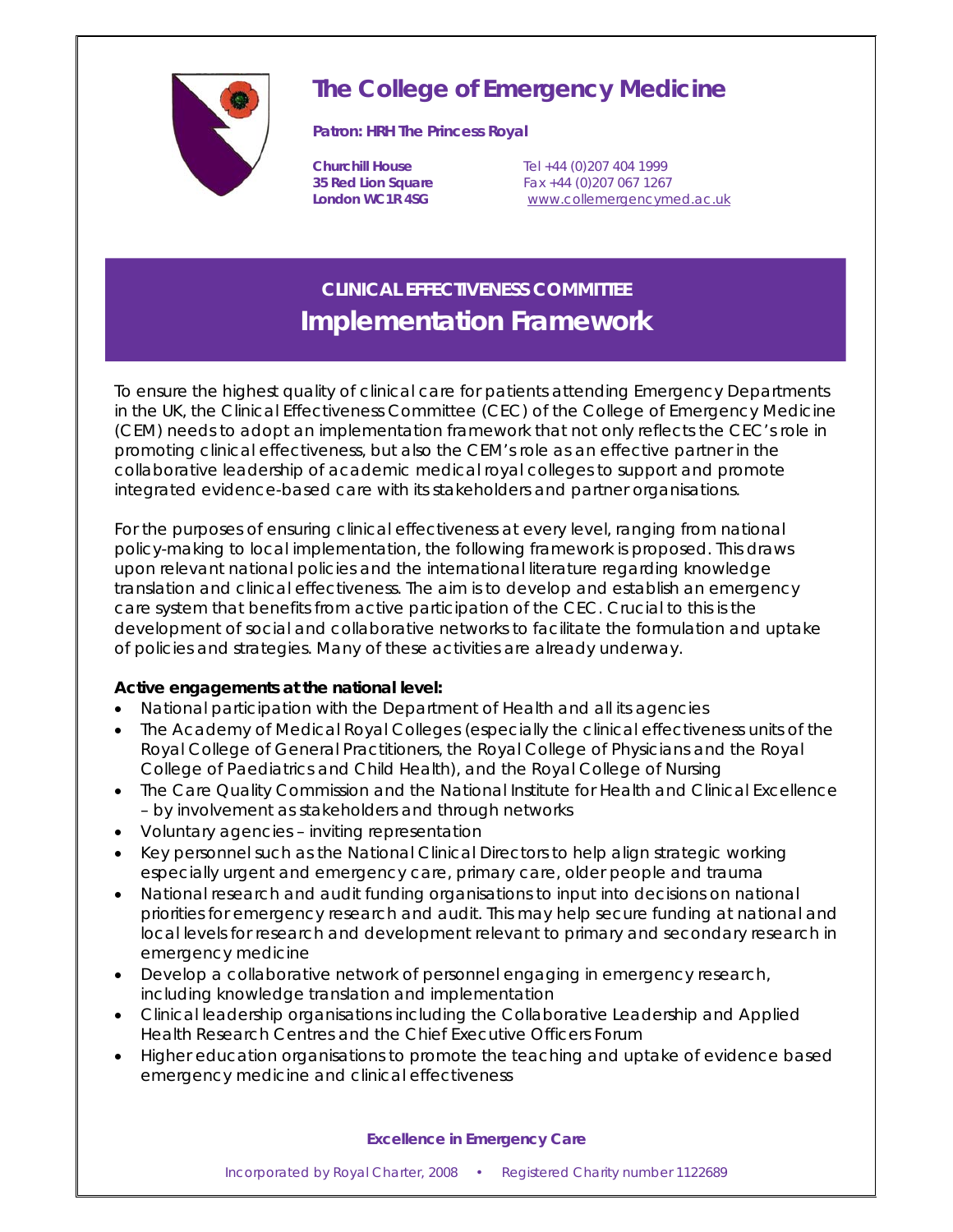- Organisations that have an impact on national policy making and public health such as the Health Protection Agency
- Establish a professional network of "Quality Care Champions" at a regional level consisting of motivated, enthusiastic, self-selected people who are ambassadors for clinical effectiveness and who will help to disseminate the CEC's goals and aspirations supported by similar individuals within individual emergency departments

The following is an adaptation from the taxonomy of interventions for effective implementation highlighted in the Tooke (2007) report that could be used at a local level:

### *Professional Interventions:*

- Distribution of educational materials
- Educational meetings within the Emergency Department (ED), themed around topic
- Educational visits to the ED by specialists
- Identification and involvement of local opinion leaders and champions
- Feedback of audit findings at departmental meetings
- Reminders in daily clinical management, in the ED and as an integral part of case based discussions
- Media, including the use of educational DVDs and virtual learning environments

## *Organisational Interventions:*

- Formal integration of services across Healthcare Trusts to ensure seamlessness and effective commissioning of care pathways
- Participation in Trust and Regional Strategy Groups, and clinical governance networks
- Skill mix changes to address care need
- Satisfaction of providers with the conditions of work and the material and psychic rewards
- Continuity of care and communication between healthcare professionals
- Efficient handling of relevant patient complaints, including sharing across care providers via morbidity/mortality meetings
- Patient representation and participation
- Changes in medical records systems to aid effective communication

These collaborations could be maintained by people in various roles including appointments and liaison.

A concerted effort should be made to seek out such pre-existing appointments and liaisons to expedite the development of a network. The framework that this should be based upon is described below, and is the Toyota model for implementation.

- **1. Philosophy:** there is a constant need to promote long-term strategic changes to develop a highly effective emergency care system. These efforts need to be sympathetic and sensitive to the socio-political and cultural dimensions and repercussions of such effort. The need to implement short term objectives is crucial to maintain the participation and interest of partners and stakeholders, but these have to be aligned to the long term goals so that change management is seen to be a proactive rather than a reactive process.
- **2. Problem-solving:** developing effective emergency care systems is a complex process, and there are bottlenecks at several levels to thwart and challenge such ventures.